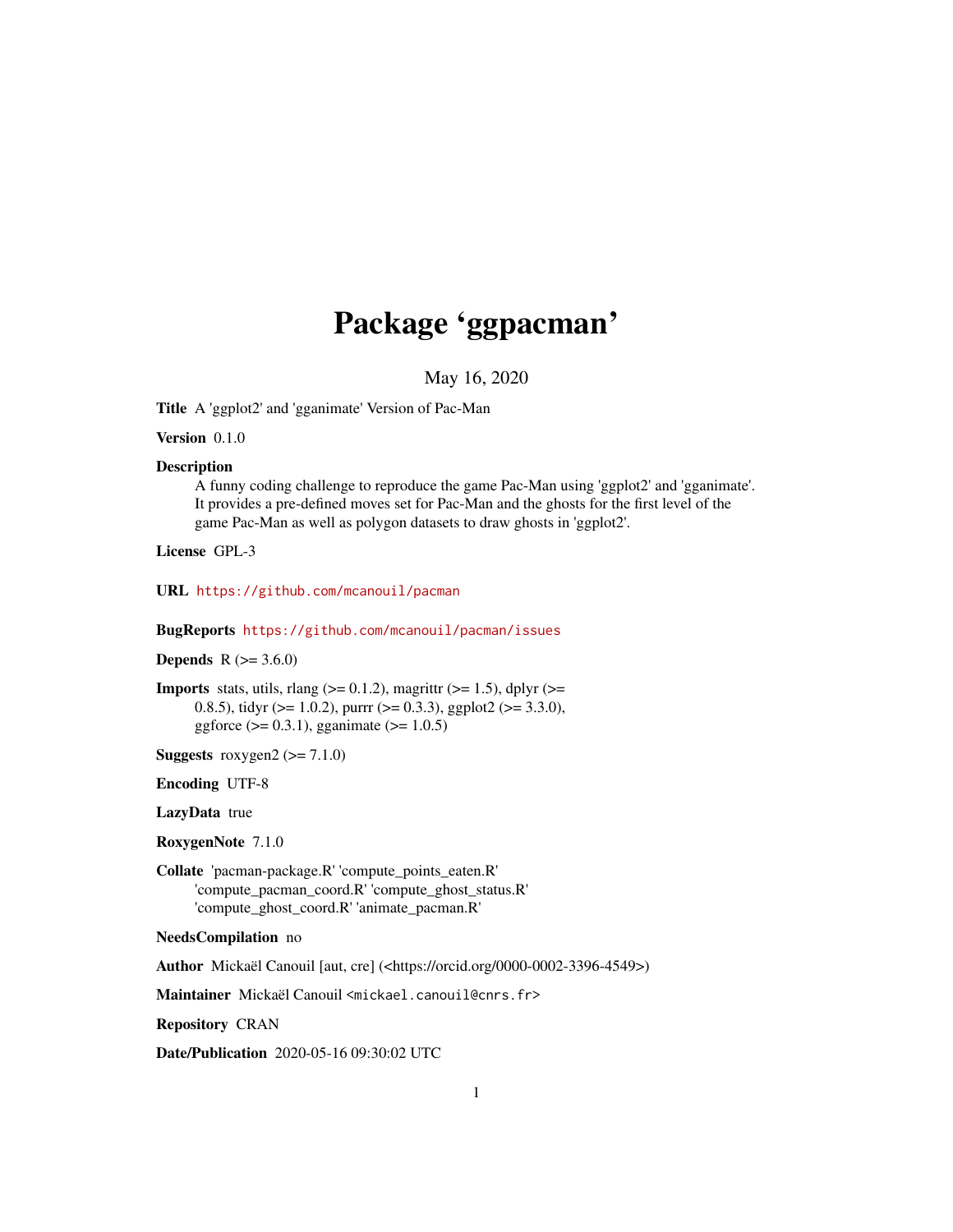### <span id="page-1-0"></span>R topics documented:

animate\_pacman *Create a Pac-Man Game GIF*

#### Description

Create a Pac-Man Game GIF

#### Usage

```
animate_pacman(
 pacman,
  ghosts,
  file = NULL,
  caption = iconv("© Mickaël 'Coeos' Canouil", "UTF-8"),
  font_family = ""
\mathcal{L}
```
#### Arguments

| pacman      | A data, frame with the coordinates of Pac-Man moves.             |
|-------------|------------------------------------------------------------------|
| ghosts      | A listof data. Frame with the coordinates of (each) Ghost moves. |
| file        | File name to save GIF on disk.                                   |
| caption     | A caption to add below the GIF.                                  |
| font_family | The font family to use for the caption.                          |

#### Value

Returns a gif\_image object. See gganimate::gifski\_renderer.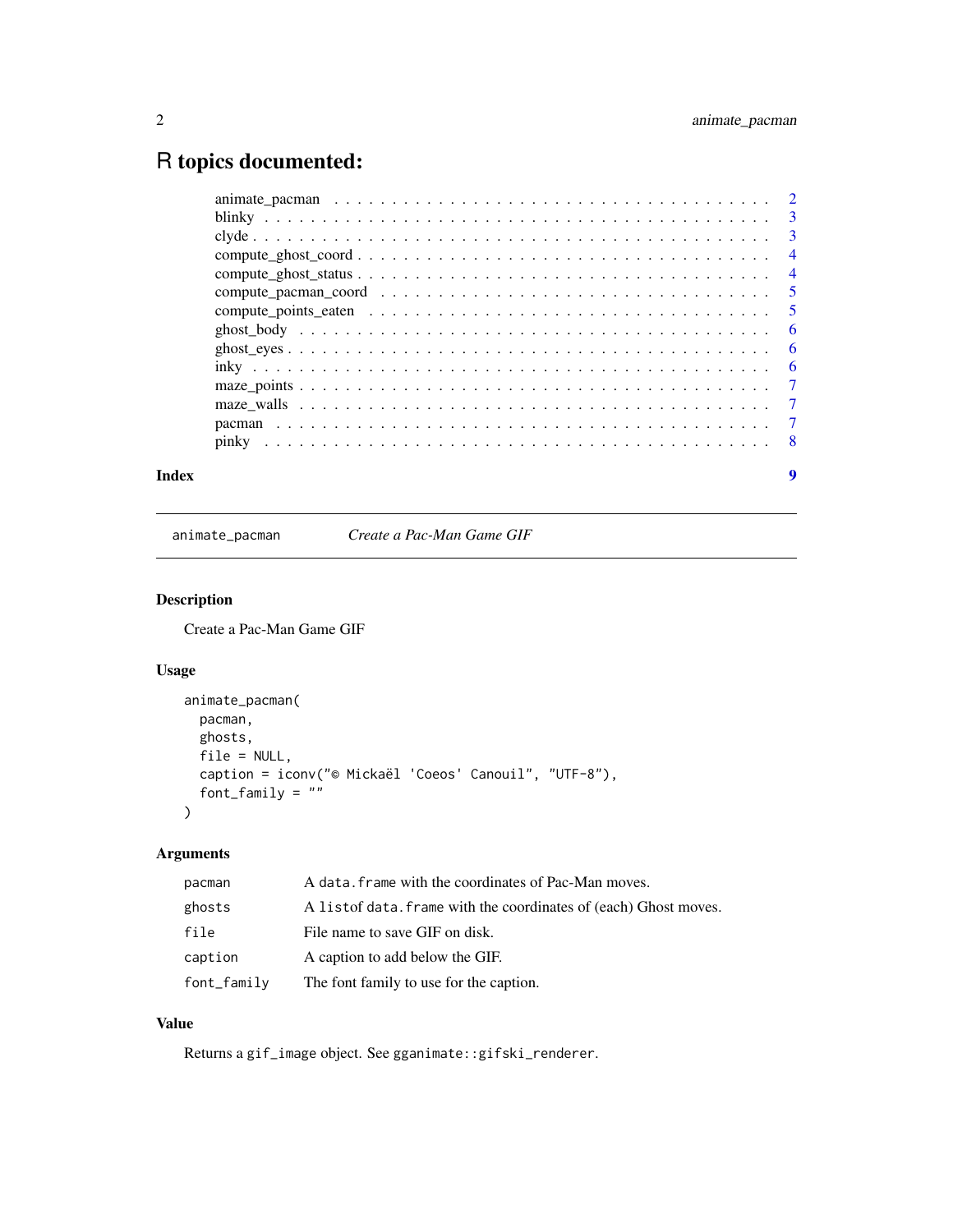#### <span id="page-2-0"></span>blinky 3

#### Examples

```
library(ggpacman)
if (interactive()) {
  animate_pacman(pacman = pacman, ghosts = list(blinky, pinky, inky, clyde))
}
```
blinky *Blinky moves*

#### Description

Blinky moves

#### Usage

blinky

#### Format

A [[tbl](#page-0-0)] object.

clyde *Clyde moves*

#### Description

Clyde moves

#### Usage

clyde

#### Format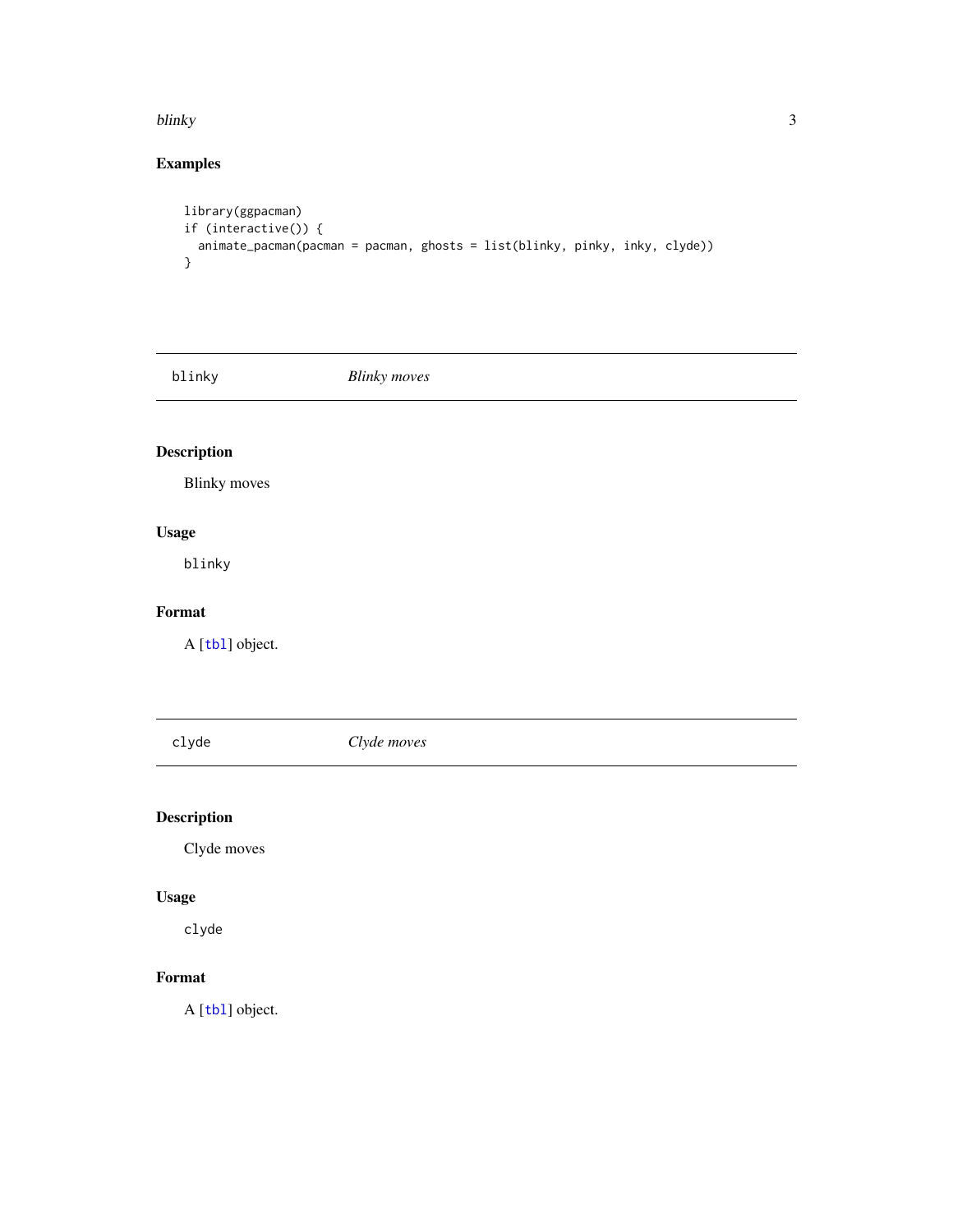<span id="page-3-0"></span>compute\_ghost\_coord *Compute Ghost Coordinates*

#### Description

Compute Ghost Coordinates

#### Usage

```
compute_ghost_coord(data)
```
#### Arguments

data A data. frame with the coordinates of Ghost moves.

#### Value

Returns a tibble of cartesian coordinates.

compute\_ghost\_status *Compute Ghost Status*

#### Description

Compute a ghost status, *i.e.*, normal, weak or eaten.

#### Usage

compute\_ghost\_status(ghost, pacman\_moves, bonus\_points\_eaten)

#### Arguments

| ghost              | A data. frame with the coordinates of Ghost moves. |
|--------------------|----------------------------------------------------|
| pacman_moves       | Pac-Man computed moves.                            |
| bonus_points_eaten |                                                    |
|                    | Computed datga for points eaten by Pac-Man.        |

#### Value

Returns a tibble with ghost status as a column along side coordinates.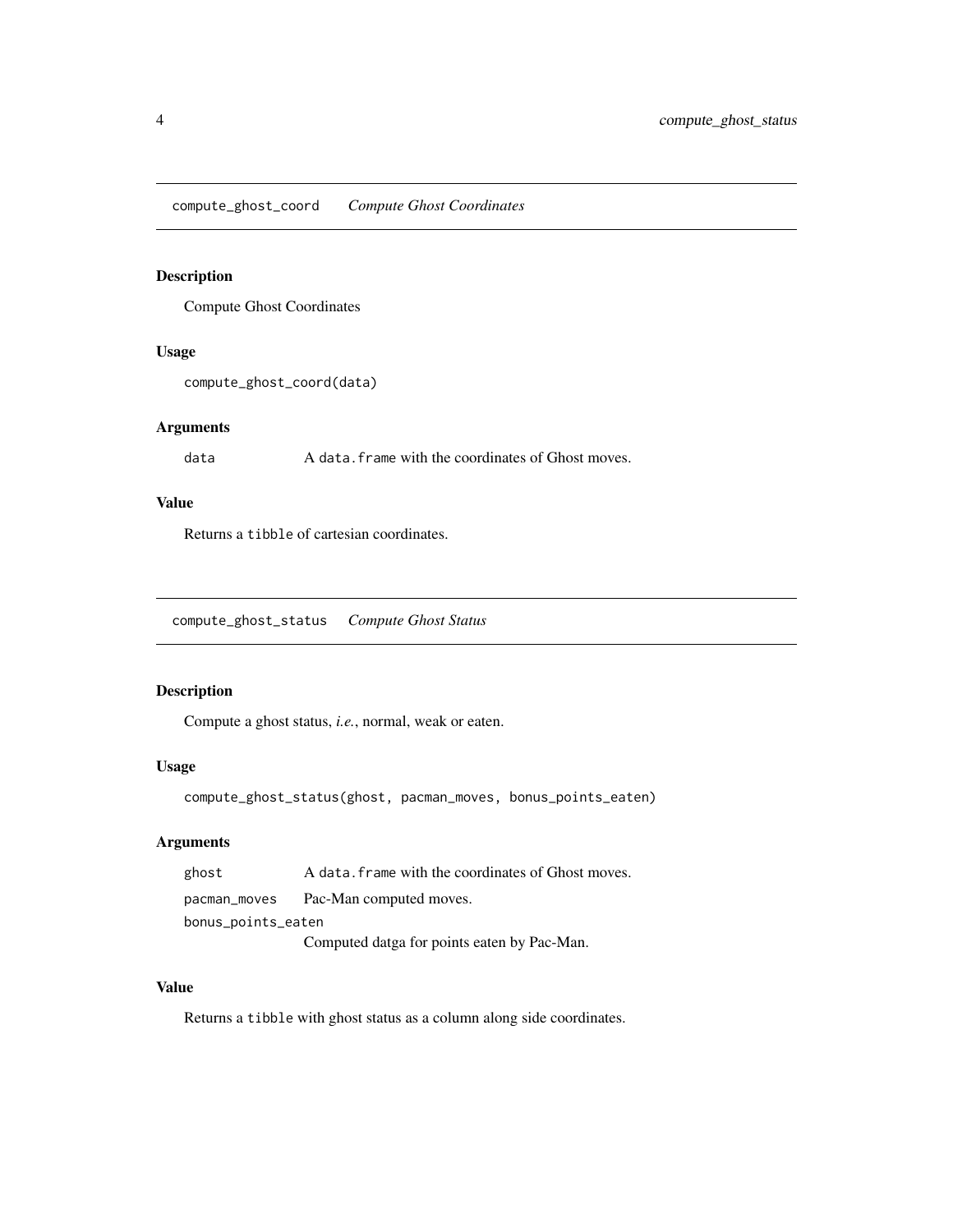#### <span id="page-4-0"></span>Description

Compute Pac-Man Coordinates

#### Usage

```
compute_pacman_coord(data)
```
#### Arguments

data A data.frame with the coordinates of Pac-Man moves.

#### Value

Returns a tibble of cartesian coordinates and Pac-Man direction.

compute\_points\_eaten *Compute Point Eaten by Pac-Man*

#### Description

Compute Point Eaten by Pac-Man

#### Usage

```
compute_points_eaten(bonus_points, pacman_moves)
```
#### Arguments

| bonus_points | Bonus points coordinates. |
|--------------|---------------------------|
| pacman_moves | Pac-Man computed moves.   |

#### Value

Returns a tibble with the coordinates of point eaten by Pac-Man.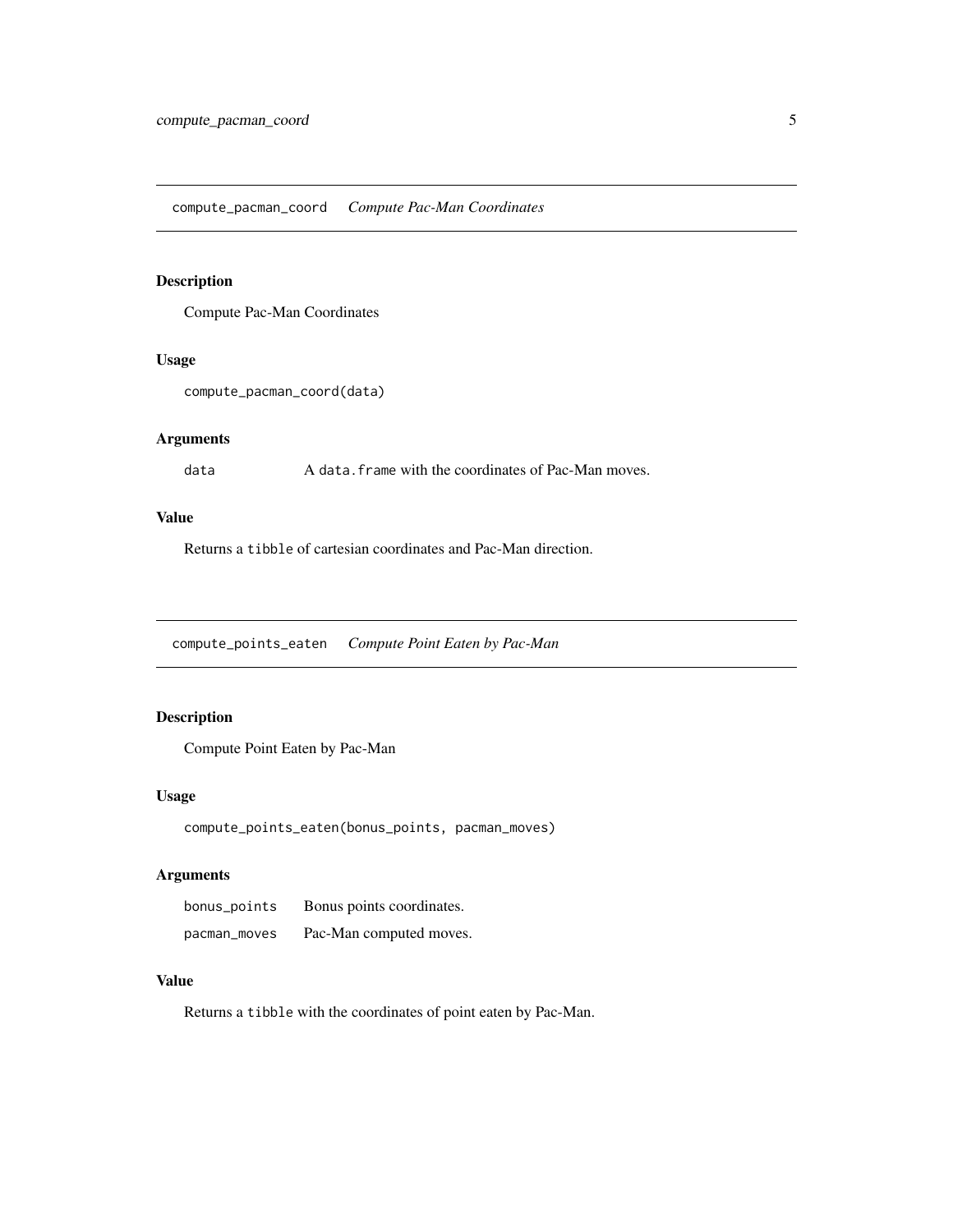<span id="page-5-0"></span>

#### Description

Ghost Body Polygon

#### Usage

ghost\_body

#### Format

A [[tbl](#page-0-0)] object.

ghost\_eyes *Ghost Eyes Polygon*

#### Description

Ghost Eyes Polygon

#### Usage

ghost\_eyes

#### Format

A [[tbl](#page-0-0)] object.

inky *Inky moves*

#### Description

Inky moves

#### Usage

inky

#### Format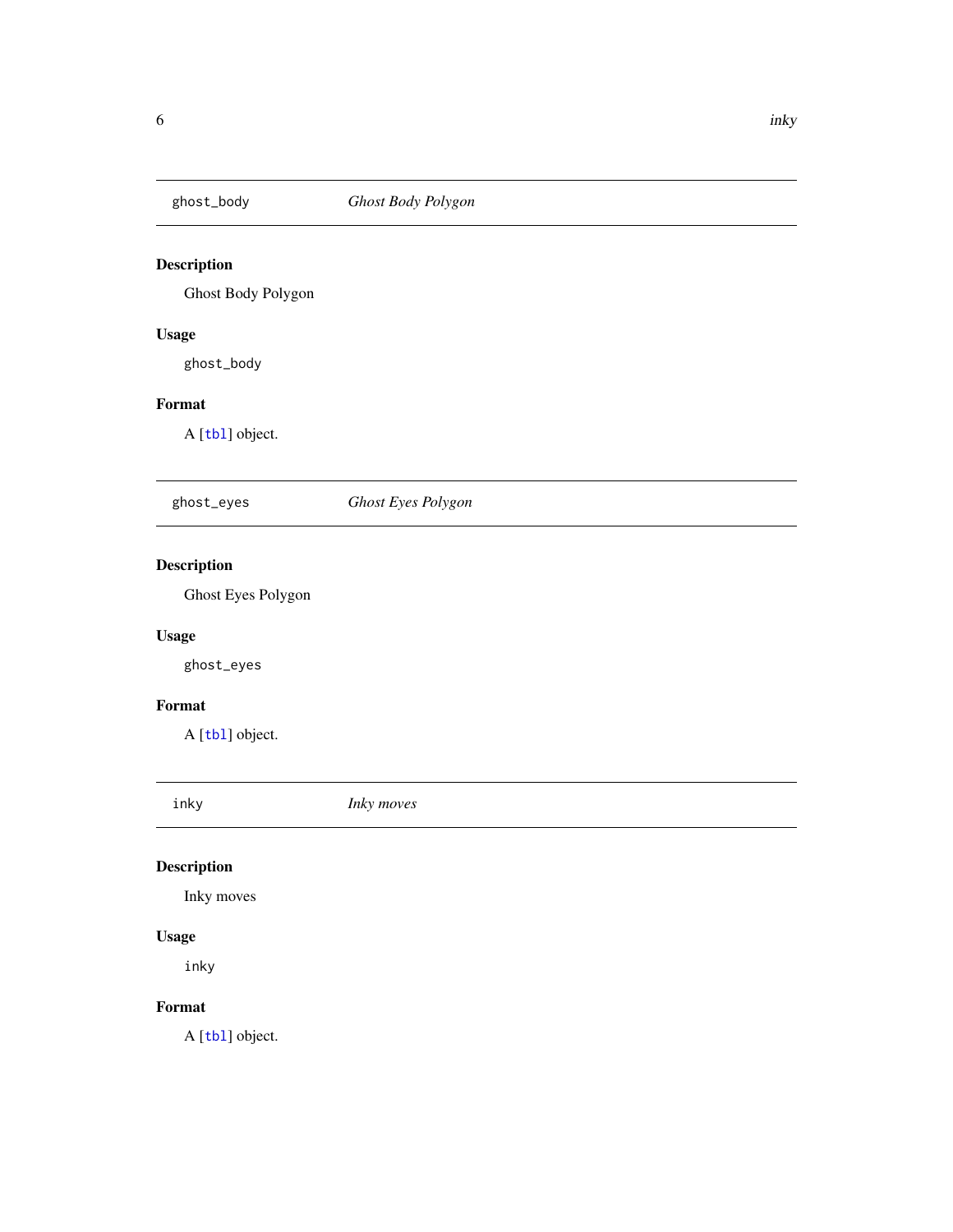<span id="page-6-0"></span>maze\_points *Maze Points*

## Description

Maze Points

#### Usage

maze\_points

#### Format

A [[tbl](#page-0-0)] object.

| maze_walls         | Maze Walls |
|--------------------|------------|
|                    |            |
| <b>Description</b> |            |
| Maze Walls         |            |
| <b>Usage</b>       |            |
| maze_walls         |            |
| Format             |            |

A [[tbl](#page-0-0)] object.

pacman *Pac-Man moves*

### Description

Pac-Man moves

#### Usage

pacman

#### Format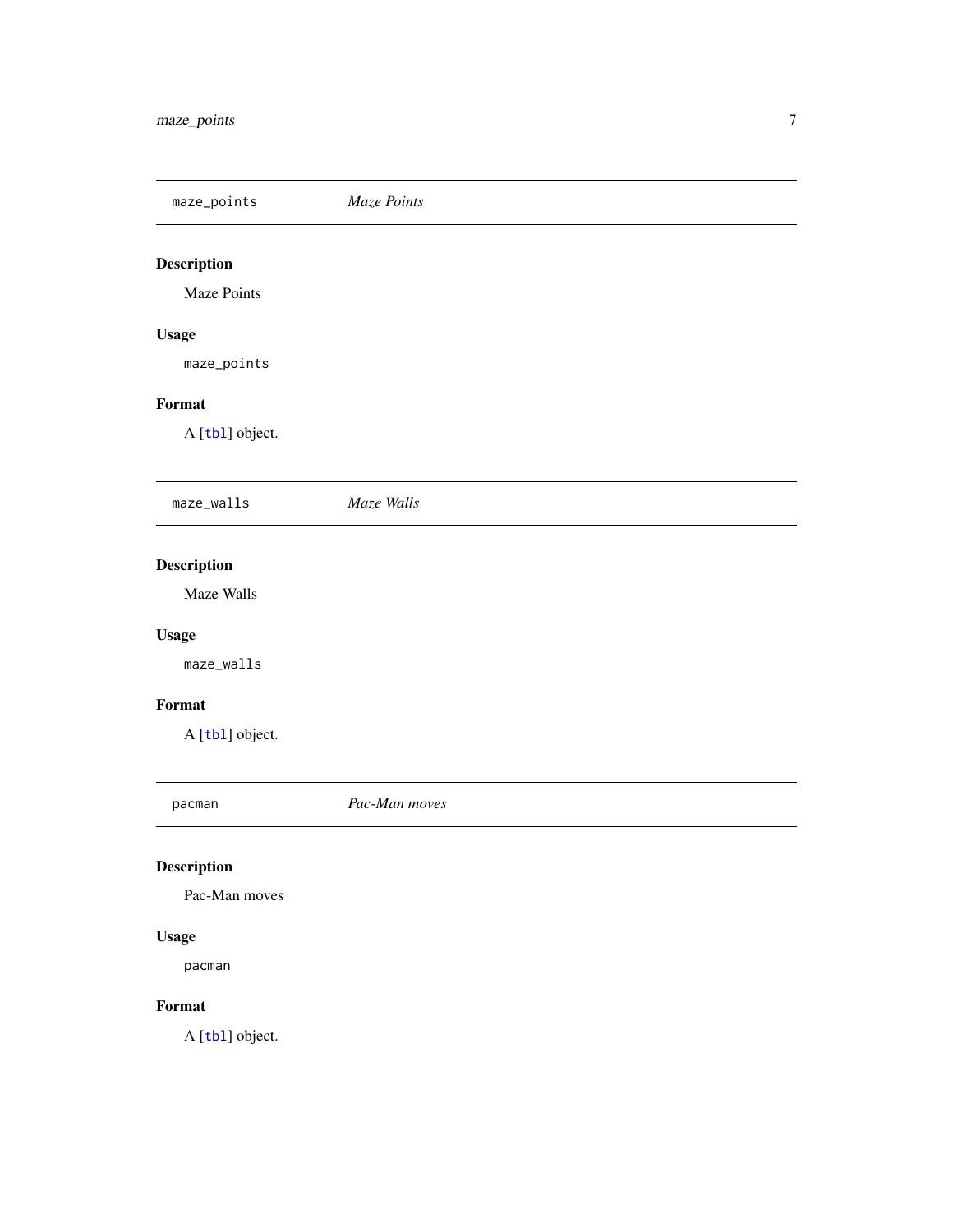<span id="page-7-0"></span>

### Description

Pinky moves

### Usage

pinky

#### Format